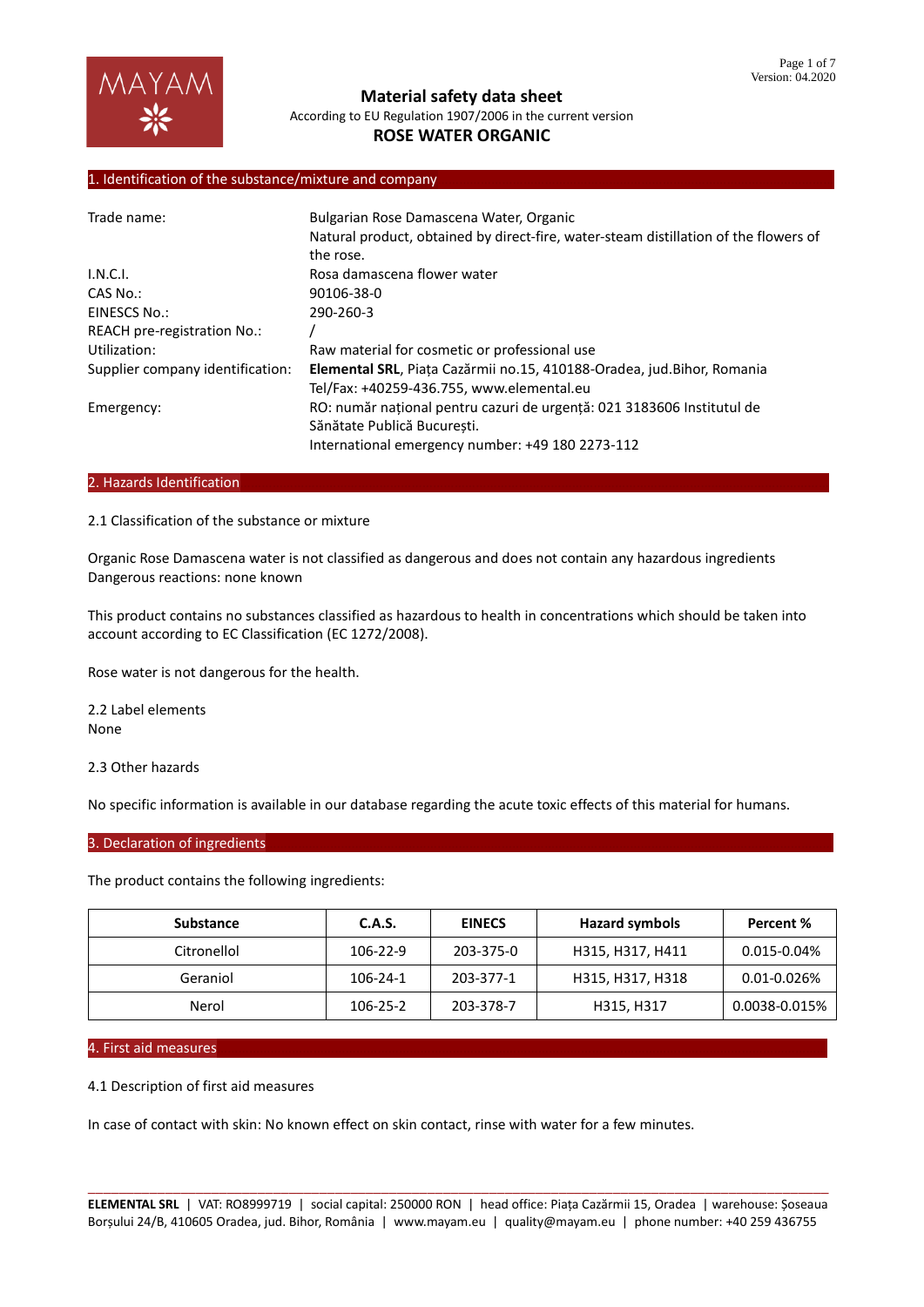# **ROSE WATER ORGANIC**

In case of contact with eyes: No known effect on eye contact. Rinse with water for a few minutes. Ensure irrigation under eyelids by occasionally lifting them. Do not try to remove contact lenses unless trained. In case of inhalation: No effects. Allow the victim to rest in a well ventilated area. Seek immediate medical attention if needed.

4.2 Main symptoms and effects, both acute and delayed In case of contact with skin, may cause irritation. May cause illness in case of inhalation.

4.3 Indication to consult a physician immediately or any special treatments In case of illness contact your physician immediately.

# 5. Fire fighting measures

# 5.1 Means of extinction

Do not use water to extinguish fire. Use foam fire extinguishers, with carbon dioxide or powder.

5.2 Special hazards arising from the substance or mixture

None identified.

5.3 Recommendations for fire-fighters

Determine the need to evacuate or isolate the area according to your local emergency plan. Suitable protective equipment: Not necessary.

## 6. Accidental release measures

6.1 Personal precautions, protective devices and emergency procedures

In case of loss or spillage of the product, remove any flames or other sources of heat from the area where the leak occurred. Use protection if necessary for airways; protective clothing must be worn (eg. safety glasses or masks). Do not handle damaged containers or spilled product without wearing the appropriate protective equipment.

6.2 Environmental precautions

Prevent the product from entering drains, superficial drains, groundwater and confined areas. In case of such contamination inform the competent authorities.

6.3 Methods and materials for containment and remediation

Absorb spilled product with inert absorbent material (sand, vermiculite, diatomaceous earth). Collect most of the resulting material and deposit it in containers for disposal. Ensure adequate ventilation of the site.

6.4 Reference to other sections

Disposal of the contaminated material must be carried out in accordance with the provisions of point 13.

## 7. Handling and storage

7.1 Precautions for safe handling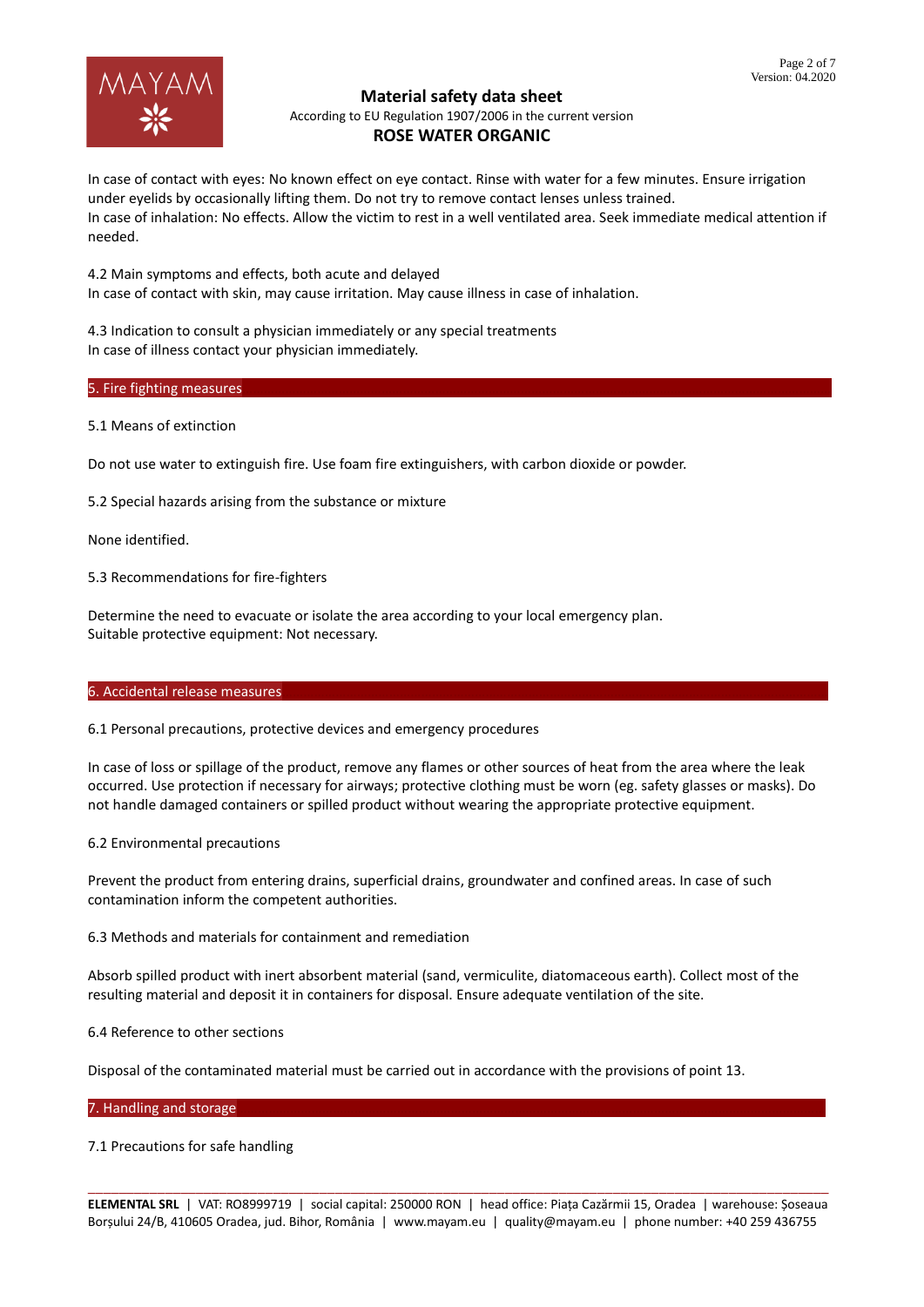

Use in well-ventilated places. Do not eat, drink or smoke during use product handling. Always wash your hands before and after use. Use protective clothing.

7.2 Conditions for safe storage, including any incompatibilities

Store in well-filled, tightly closed containers, away from direct sunlight and a temperature between 15 – 20° C away from any source of combustion. Do not smoke.

7.3 Specific end uses None.

8. Exposure controls / personal protection

8.1 Control parameters

There are no specific control parameters. 8.2 Exposure controls



Hand protection: Protect hands with category I work gloves (ref. Directive 89/686 / EEC and standard EN 374) such as latex, PVC or equivalent.

Skin protection: Wear work clothes with long sleeves and safety footwear for professional use of category I (ref. Directive 89/686 / EEC and standard EN 344). Wash with soap and water after removing protective clothing.

Respiratory protection: Use protective masks. The use of respiratory protection is necessary in the absence of technical measures to limit worker exposure.

Eye protection: it is recommended to wear airtight protective goggles (ref. Standard EN 166).

9. Physical and chemical properties

9.1 Information on physical and chemical properties

Appearance: clear to slightly hazy liquid Color: colourless Odor: typical for rose flowers Relative density (d 20 / 20): NA Refractive index at 20°C: NA Flash point: Not applicable Odor threshold: NA pH: 4.0 – 7.5 Content of essential oil: 0.08% – 0.12% Melting point / freezing point: NA Initial boiling point and boiling range: NA Flash point: NA Evaporation rate: NA Flammability (solid, gas): NA Upper / lower flammability or explosive limits: NA Vapor tension: NA Vapor density: NA Solubility in water: soluble Partition coefficient: n-octanol / water NA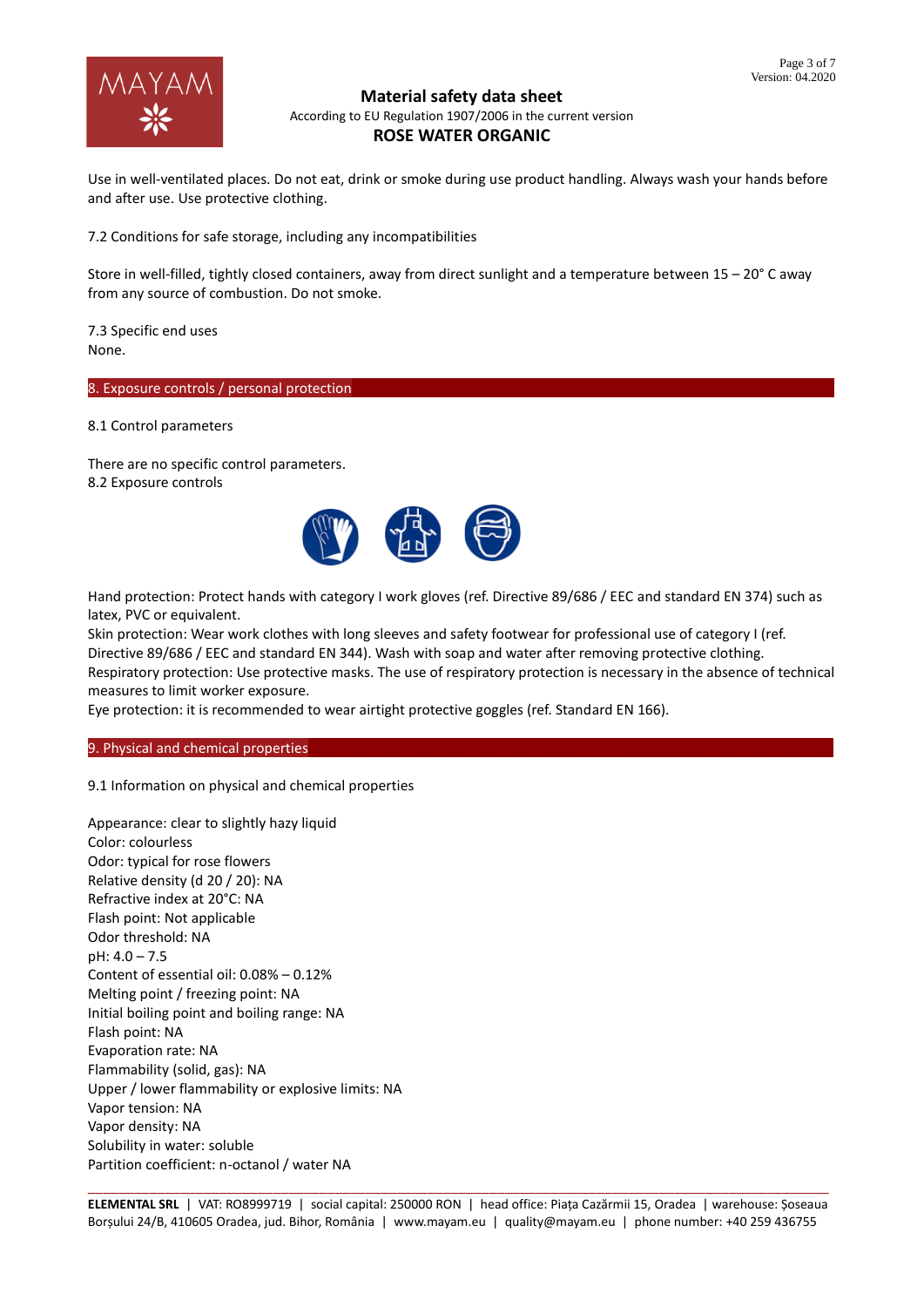

Auto-ignition temperature: NA Decomposition temperature: NA Viscosity: NA Explosive properties: NA Oxidizing properties: NA

9.2 Other information None

#### 10. Stability and reactivity

Stable under normal conditions of handling, use, transportation and high level of hygiene.

10.1 Responsiveness Not applicable

10.2 Chemical stability Not applicable

10.3 Possibility of dangerous reactions Not applicable

10.4 Conditions to avoid Heat, excessive heat, open flames and other sources of ignition. Do not allow product to solidify in filled, closed containers as product expands upon freezing.

10.5 Incompatible materials Avoid contact or contamination with strong acids, alkalis or oxidizing agents.

10.6 Hazardous decomposition products Not applicable

#### 11. Toxicological information

11.1 Information on toxicological effects

Toxicity to animals: - LD50: Not available - LC50: Not available Chronic effects on humans: Not available Other toxic effects on humans: No specific information is available in our database regarding the other toxic effects of this material for humans. Eye contact: May cause eye irritation. Skin contact: May cause skin irritation.

#### 12. Ecological information

12.1 Toxicity

Do not allow the product, even if diluted or in small quantities, to penetrate the ground aquifers or drain pipes.

12.2 Persistence and degradability

Low persistence level and readily biodegradable.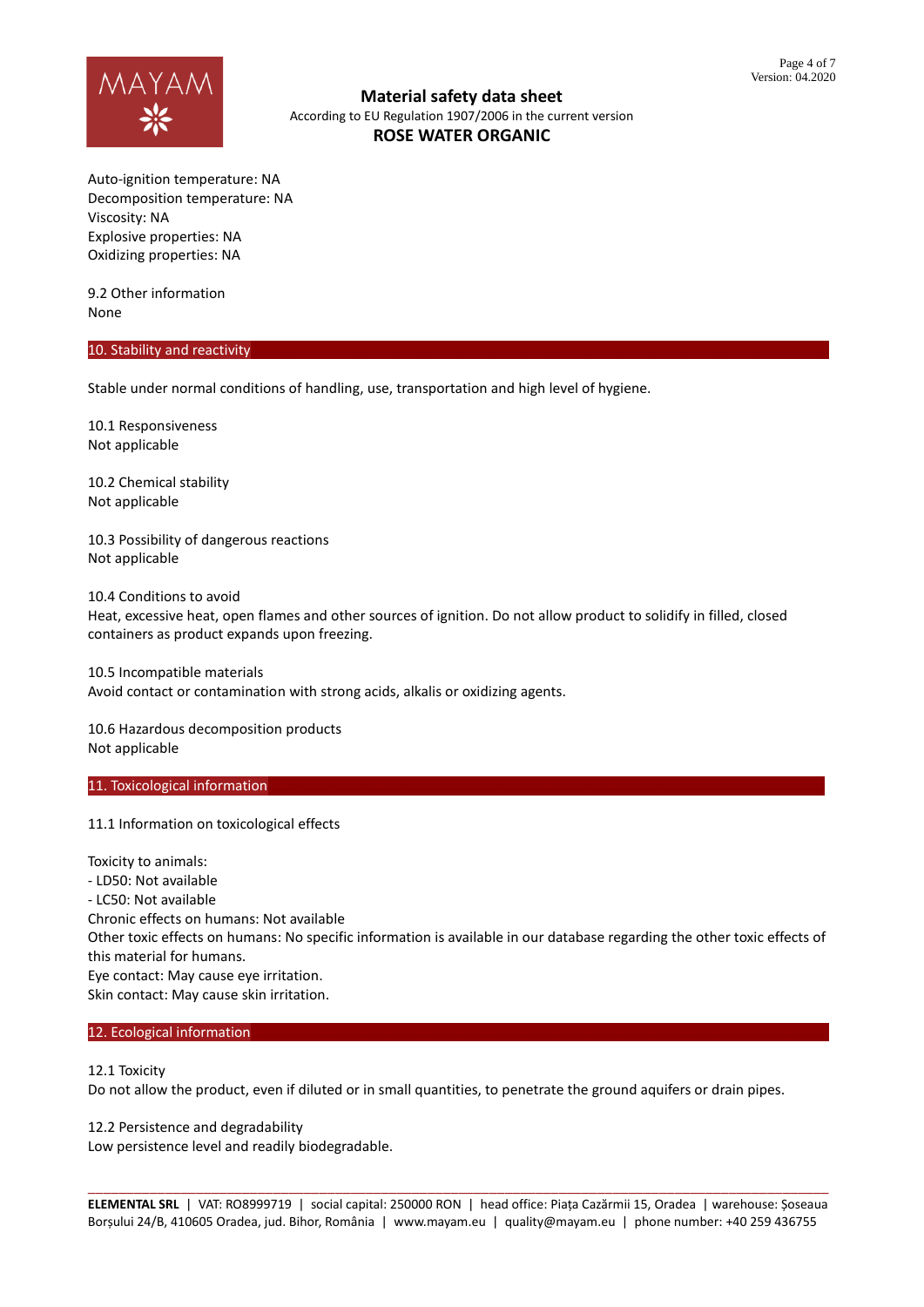

12.3 Bioaccumulation potential None established.

12.4 Ground mobility Not applicable

12.5 Results of PBT and vPvB assessment Not applicable

12.6 Other adverse effects Not available data about negative influence on the environment.

## 13. Disposal considerations

13.1 Waste treatment methods

Product residues are to be considered special hazardous waste. The danger of the waste that partly contains this product must be assessed on the basis of current legislative provisions.

Disposal must be entrusted to an authorized waste management company in compliance with national and possibly local legislation.

Contaminated packaging must be sent for recovery or disposal in compliance with national waste management regulations.

#### 14. Transport information

14.1 UN number ADR: Not applicable IMDG: Not applicable IATA: Not applicable

14.2 UN shipping name ADR: Not applicable IMDG: Not applicable IATA: Not applicable

14.3 Class of danger for transport ADR: Not applicable IMDG: Not applicable IATA: Not applicable

14.4 Packing group ADR: Not applicable IMDG: Not applicable IATA: Not applicable

14.5 Environmental hazards Not applicable

14.6 Special precautions for users Not applicable

14.7 Transport in bulk according to Annex II of MARPOL 73/78 and the IBC code Not applicable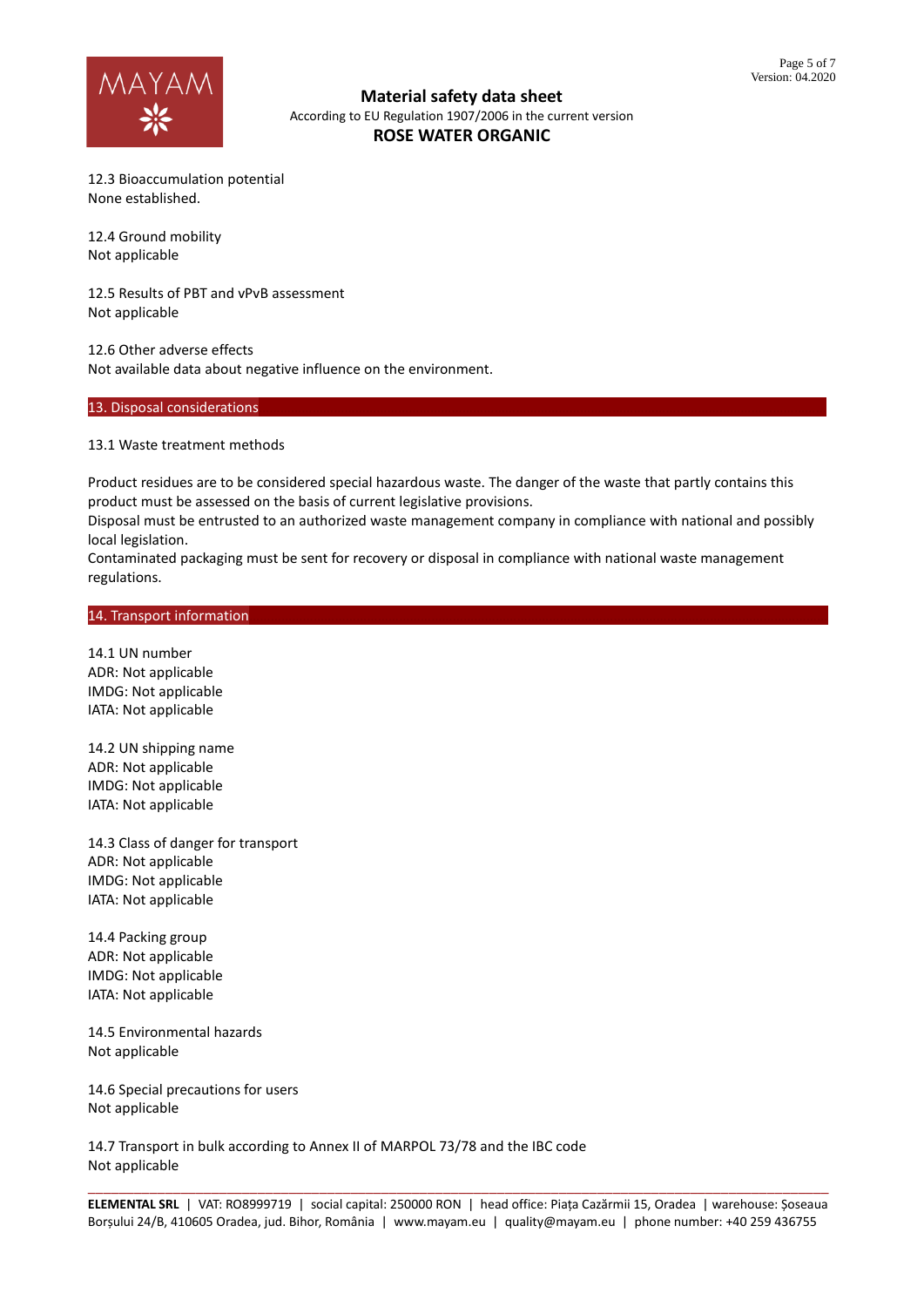

# 15. Regulatory information

15.1 Regulations and legislation on health, safety and environment specific to the substance or mixture Not applicable.

15.2 Chemical safety assessment. Not applicable.

## 16. Additional information

16.1 Abbreviations:

ADR: European Agreement concerning the International Carriage of Dangerous Goods by Road. CAS: Chemical Abstracts Service (division of the American Chemical Society). CLP: Classification, Labeling, Packaging. DNEL: Derived No Effect Level. EINECS: European Inventory of Existing Commercial Chemical Substances. GHS: Globally Harmonized System of Classification and Labeling of Chemicals. IATA: International Air Transport Association. IATA-DGR: Dangerous Goods Regulation by the "International Air Transport Association" (IATA). ICAO: International Civil Aviation Organization. ICAO-TI: Technical Instructions by the "International Civil Aviation Organization" (ICAO). IMDG: International Maritime Code for Dangerous Goods. INCI: International Nomenclature of Cosmetic Ingredients. LTE: Long-term exposure. PNEC: Predicted No Effect Concentration. RID: Regulation Concerning the International Transport of Dangerous Goods by Rail. STE: Short-term exposure. STEL: Short Term Exposure limit. STOT: Specific Target Organ Toxicity.

16.2 Full text of the H phrases mentioned in point 3:

H315 - Causes skin irritation

H317 - May cause an allergic skin reaction

H318 - Causes serious eye damage

H411 - Toxic to aquatic life with long lasting effects

## **DECLARATION OF ALLERGENS**

7th Amendment to Directive 76/768/EC, annex III, part I (2003/15/EC)

| I.N.C.I.                            | C.A.S.   | % |
|-------------------------------------|----------|---|
| Alpha-Hexyl cinnamic aldehyde (HCA) | 101-86-0 |   |
| Amyl cinnamic alcohol               | 101-85-9 |   |
| Amyl cinnamic aldehyde (ACA)        | 122-40-7 |   |
| Anisyl alcohol                      | 105-13-5 |   |
| Benzyl salicylate                   | 118-58-1 |   |